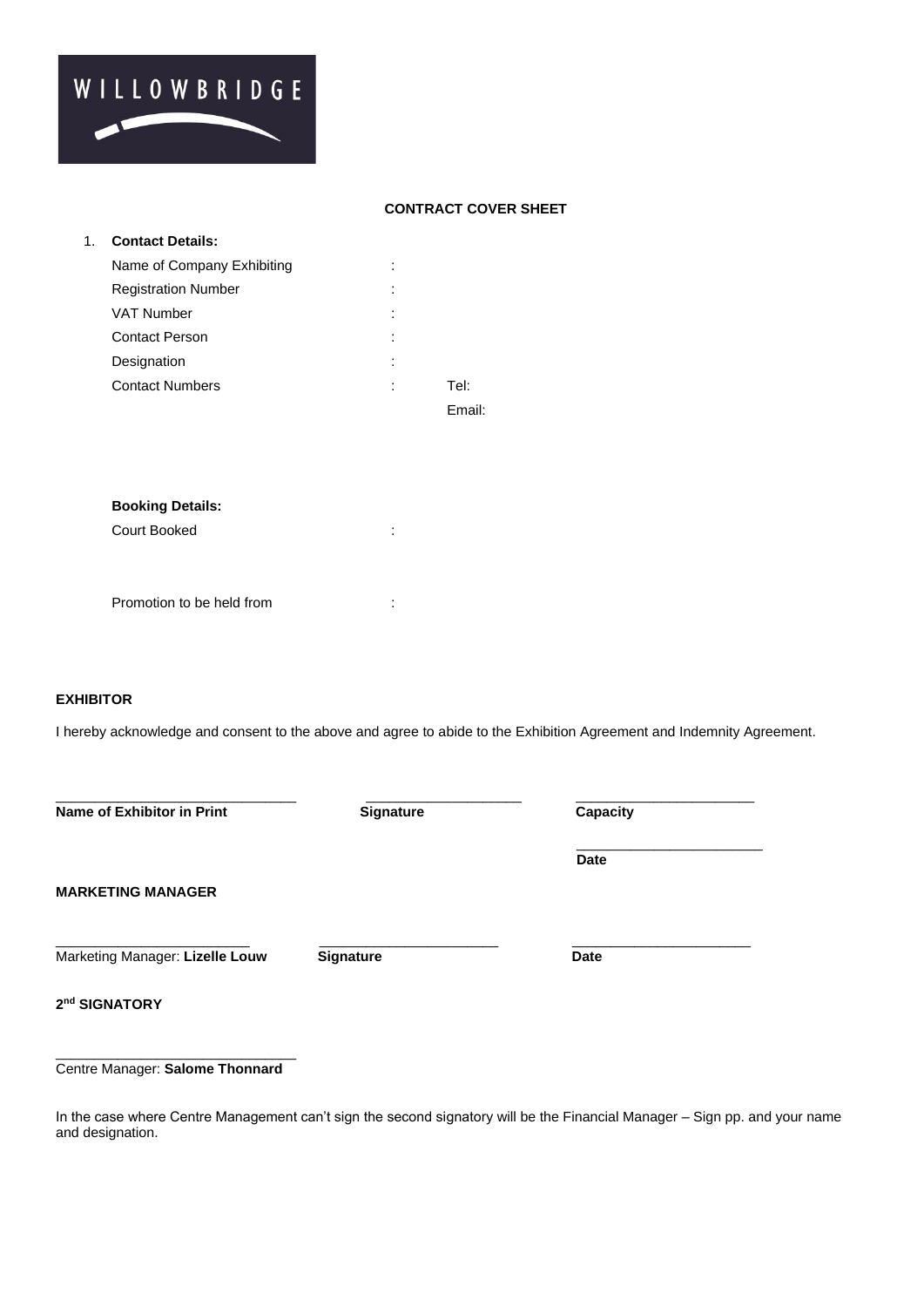

# **INDEMNITY AGREEMENT**

### **Between:**

## **WILLOWBRIDGE SHOPPING CENTRE**

(Hereafter collectively and despite plurality referred to as "Centre Management")

|                                                                                                                                                                                                                                | and |                             |
|--------------------------------------------------------------------------------------------------------------------------------------------------------------------------------------------------------------------------------|-----|-----------------------------|
|                                                                                                                                                                                                                                |     | (Name of the EXHIBITOR)     |
| Represented by: Network and the state of the state of the state of the state of the state of the state of the state of the state of the state of the state of the state of the state of the state of the state of the state of |     | (duly authorised)           |
| Identity Number:                                                                                                                                                                                                               |     | (Hereafter the "EXHIBITOR") |

**WHEREAS** centre management amongst others arranges exhibitions, launches and events on behalf of the shopping centre and the nature of some events involves certain risks.

**AND WHEREAS** the Advertiser /Exhibitor is desirous of exhibiting inter alia its merchandise at Willowbridge Shopping Centre in terms of the Exhibit Agreement of which this Indemnity forms part

**NOW THEREFORE** the Indemnity Agreement records the following in writing:

- 1. The Exhibitor fully indemnifies, and holds harmless Centre Management, its assigns, directors, employees and appointed contractors, against all and any claims, actions, suites, proceedings, demands and expenses of whatsoever nature:
	- ❑ however arising (and be they based on contract, delict or *ex variis causarum figuris iuris*), and /or
	- ❑ be they criminal or civil, and /or
	- ❑ be they for loss, damages, compensation, consequential damages or the like.
- 2. If the claim originates from an alleged contravention by Centre Management (or its assigns, employees or contractors) of any law, rule, duty, regulation or provincial law or local bylaw, the indemnity will equally cover Centre Management and its employees.
- 3. If for any reason in law the above indemnity is ineffectual, or voidable this paragraph will pertain to a severable and separate agreement – and any successful claim against Centre Management will by agreement be limited to the net value of the fees received by Centre Management in the arrangement and presentation of the exhibition, launch or event for the Exhibitor as set out in item 4 below. The Advertiser / Exhibitor hereby indemnifies Centre Management for the balance of such claim.